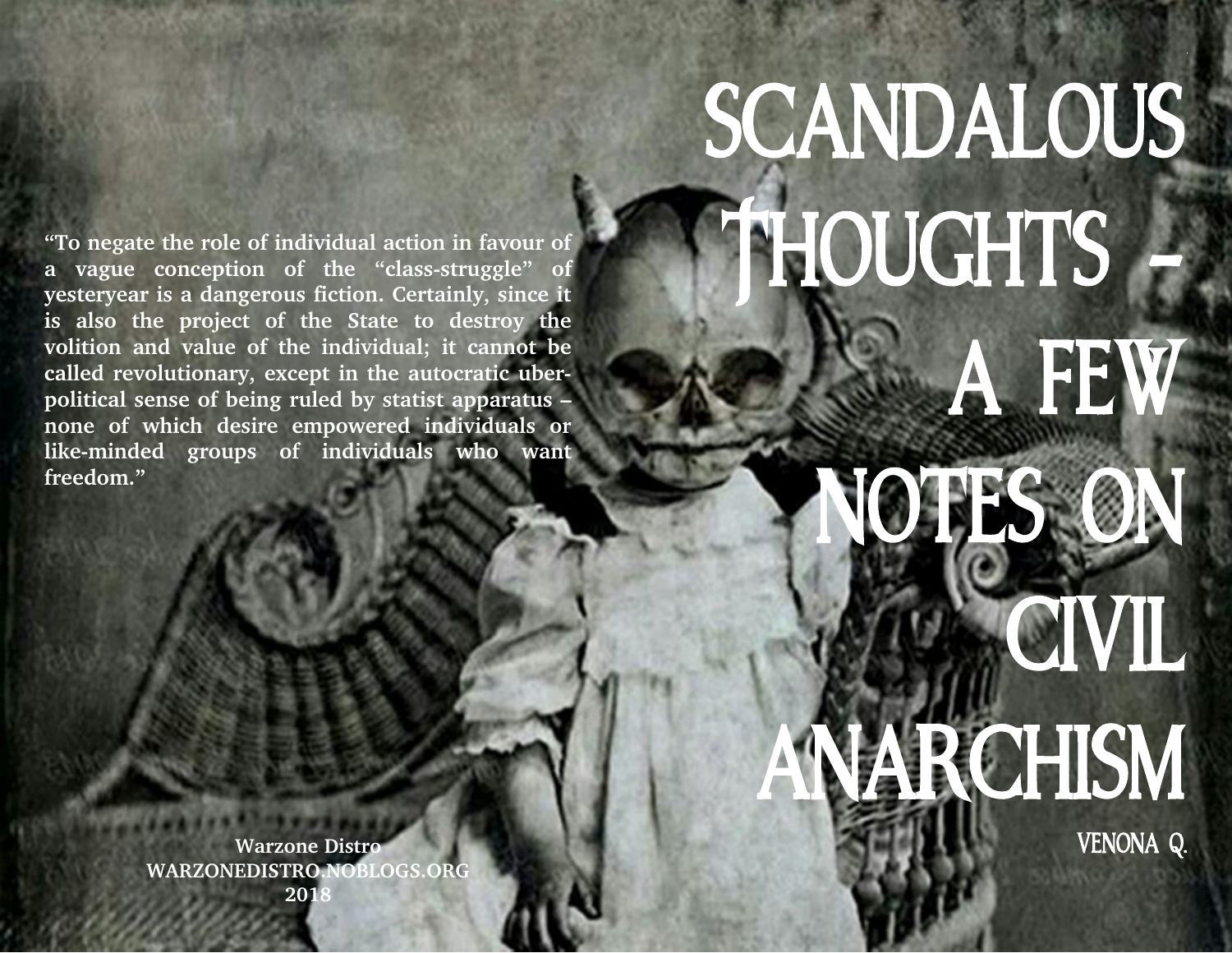Every so often, cyclically, collective or social anarchism becomes restrictive to some anarchists and an anarchist individualism reasserts itself. It happened at the turn of the twentieth century when some of the great anarchist thinkers began to question some of the more communistic dogmas. It is happening once more, and once more we witness some of the social anarchists writhe in panic as their comfortable dream is disturbed and they wittingly or unwittingly reinforce the stranglehold of the State by condemning their unruly sisters and brothers who appear to threaten the pursuit of what one comrade has aptly described as 'civil anarchism'.

It is a horrible creature, this civil anarchism. A slathering, craven and despotic monster with eyes in the back of its head which tries to be what anarchism will probably never be – palatable to the modern consumer masses.

One of the major qualities that those engaged in making attacks seek is to recover knowledge of themselves and each other, to recover personal power, to enact a radical and dramatic break from Society, with its intolerable cage of the social norm and the consequent deadening of individual sensibility. Some communiqués from this tendency are flowery and poetic in the extreme, and are not to everyone's taste, but reading an Anarchist Federation statement is deadening. It is the materialist death-march of politics against life, the patriarchal voice of 'political reason' against the wild rebel spirit, of the political against me.

The combatants seek to recover volition and dispel the inauthentic. This can only start from your experience, not from the experience or dogmas of others, although it involves your relationship with a few comrades within "the mass" or the "working classes". Until it is active, on the street, there is little genuine struggle to be found in some abstract crowd of people you have no relationship with. It seems incredible to read the thoughts of those that identify as (Formal) Federation anarchists and even more pointless to have to critique it. It is a bit like critiquing the performance of a clown by the standards applied to a serious drama. The issue for me here is the same denial of individuality that the State imposes – some herding of unique human beings into some utilitarian category by pedagogues and masters who find the individual unwieldy and dangerous, but find an abstract ideological cage immensely comfortable.

solidarity and struggle really means, that I can only imagine an anarchist society such as appears to be the aim of the Anarchist Federation, would be as fraught with repressions and various prisons as this one. That is, unless those who would impose their faceless societies on the rest of us realise their futility.

Venona Q.

*[1] http://325.nostate.net/?p=5259 [2] http://325.nostate.net/?p=3668* 

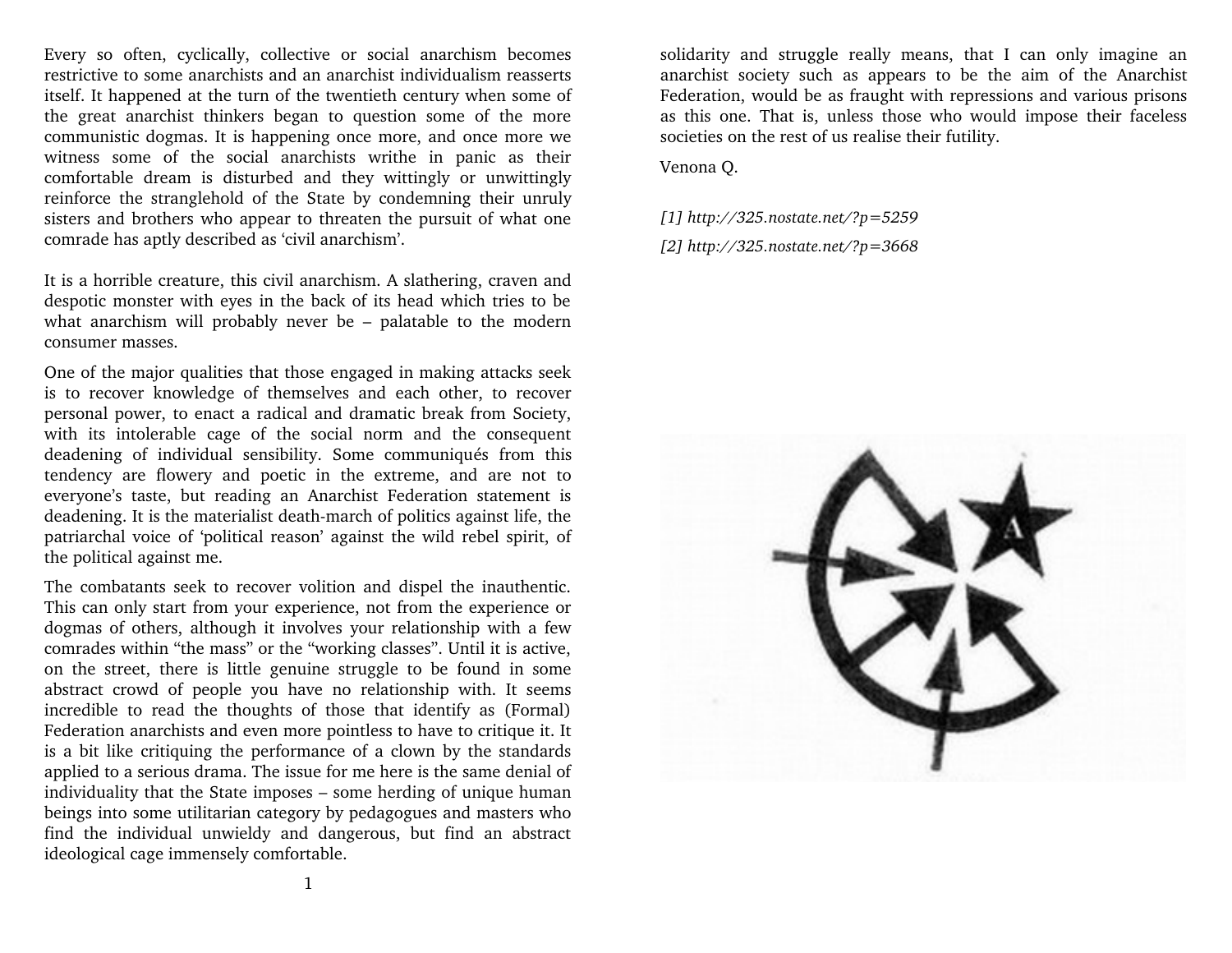mass over the individual does nothing except assist the project of the State and capitalism by agreeing that the individual human being is nothing more than an economic unit or a vast and faceless aggregation of economic units. Is this really how we wish to define human beings and do anarchists really think that such a perspective is liberating? To negate the role of individual action in favour of a vague conception of the "class-struggle" of yesteryear is a dangerous fiction. Certainly, since it is also the project of the State to destroy the volition and value of the individual; it cannot be called revolutionary, except in the autocratic uber-political sense of being ruled by statist apparatus - none of which desire empowered individuals or likeminded groups of individuals who want freedom. It is not the role of anarchists to replace one tyranny, be it "democratic", monarchist, collectivist or any other kind of rule, with another.

What is this 'issuing of statements' condemning the acts and opinions of others who consider themselves anarchists? It is to play the political game of 'good anarchist' and 'bad anarchist' for the media and the repressive machine of the police. It is to undermine the very meaning of the term 'anarchy'; a complicated and shifting web of principles, praxis and relationship with the goal of liberation which is not a singular state of being, no more than it is a State.

Moreover, the fact that the Federation feels the need to make statements against acts of other anarchists must surely show them that their project is doomed. At the end of the day, I say to the Anarchist Federation and their fellow travellers: I do not agree with you, I do not desire the world you envision. I say I am not alone in finding your statements and perspectives antithetical to my own rebellion and my personal concept of liberation which is based on my understanding and experience of State oppression. And since your project depends on the absolute agreement of the mass of which I am a part, and since it appears from the debates and statements of the Federation that what is envisioned is a mass anarchist society, I declare that I want freedom not only from the State but from Society and you. I ask then: what are you going to do about me?

I began this article by essentially wishing to encourage those of us who call ourselves anarchists to cease mutual condemnation and to assert that actually not one of us has the "answer". However, I end by sensing that some of "us" know so little of what it means to be liberated in heart, thought and action, and so little of what class This lack of authenticity and the somewhat anachronistic politics of their "revolutionary organisation" as a whole, is reflected in the Federation's outrage at the shooting of Italian nuclear boss, Roberto Adinolfi [1] and the letter bomb sent to the Chief of the Italian tax office Marco Cuccagna [2]. The Federation disingenuously manipulate the facts with regard to the latter in order to prostitute their particular ideology by describing the boss of the tax department as a 'worker'. Not only is this insulting to anyone's intelligence, who can see quite clearly that the target was one of the bosses who rob them every day of their hard-earned wages, but it is puzzling because they pretend to 'care' about the suffering of these targets and to state categorically that 'the working class' care too. If I am being authentic to myself, then I can say I do not care a bit if this bureaucratic robber is attacked, injured, killed. Actually, I am happy about it. I imagine many people would also not care and may even feel some satisfaction and even joy at the news.

Some basic questions of the Federation which do not really require answers: who are these "working class" people you speak of; how many individuals who make up the "working class" do you personally know; how do you know that all these people disagree with attacks on capitalist infrastructure, bosses and tax collectors; what gives you the right to speak for anyone but yourself; what do you say about the "working class" people who rioted in London in August 2011 (and throughout history)? To even ask these questions seems ludicrous, but a quick look at Federation discourse seems to necessitate them since they seem so sure of themselves.

The Federation/Libcom mindset continues with its psychometric assessment of supposed "terrorist tactics". They borrow another meaningless spook from the hostile media and the State – the mindless, indiscriminate anarcho-insurrectionalist-"terrorist". Again, how many of these individuals does the Federation know, and how does the Federation know that such acts are not part of a rich and more complex life. Furthermore, to state the obvious, insurrectionist methods are widespread amongst the disaffected of the world, as widespread as 'organising', and sometimes have more in common with "working class" rebellion than anything the Federation comes up with. The Federation is tellingly silent on this reality in the main, preferring only some parental nod to "working class" anger that could be so much more constructive if only the unruly would acknowledge the wisdom of Federation physicians and swallow their prescriptions.